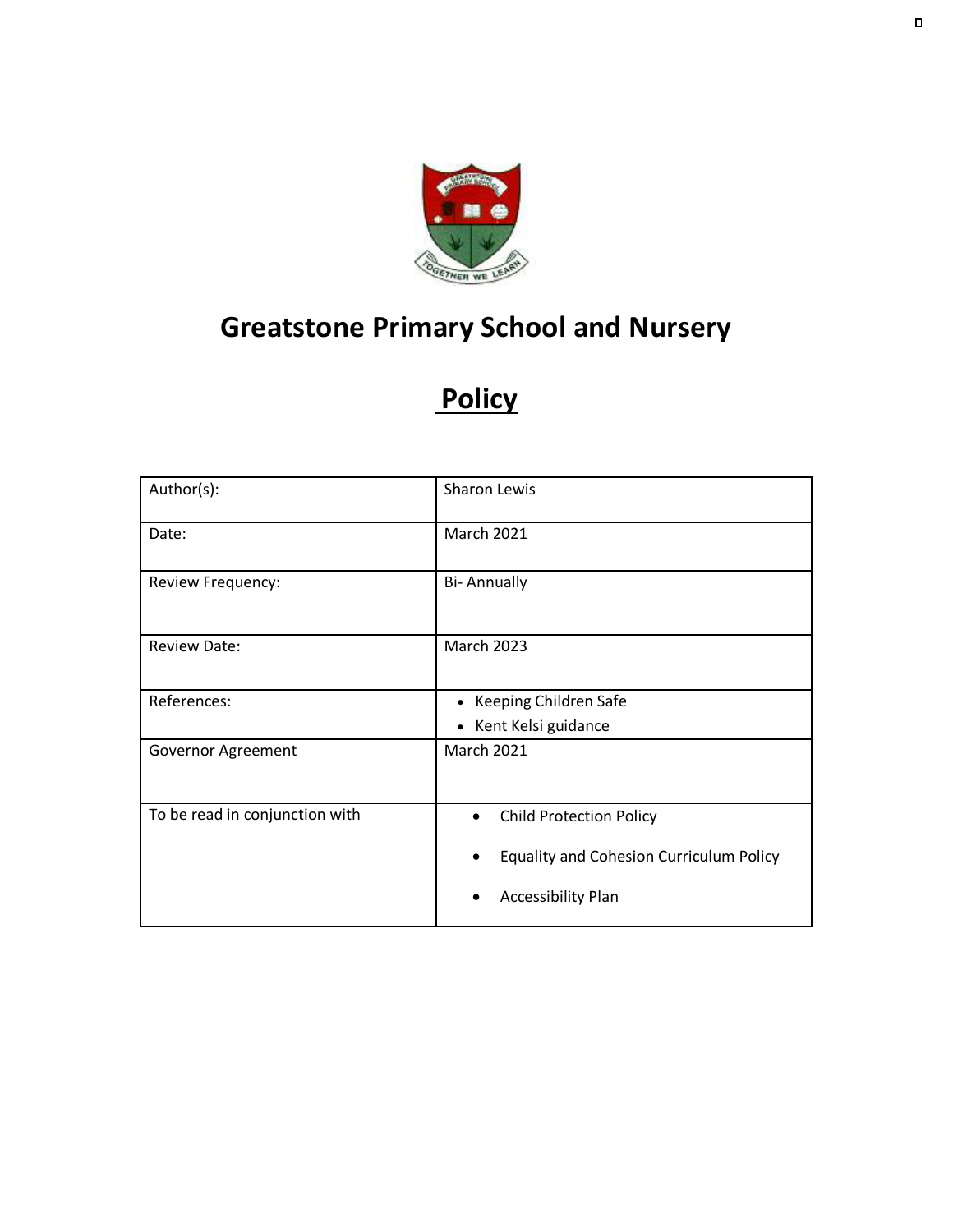### **Greatstone Primary School Policy**

Computing and the use of digital devices is an essential resource to support learning and teaching, as the internet and other digital technologies permeate all aspects of life in a modern technological society. Internet use is part of the statutory National Curriculum and is a necessary tool for staff and pupils. It is an entitlement of every child to have access to the internet and digital technologies, in order to enrich his/her learning. Consequently, at Greatstone Primary School we aim to build in the use of these technologies in order to arm our young people with the skills to access life-long learning and employment. It is, however, important to recognise the constant and fast-paced evolution of computing within society and schools which for our children may include:

- Websites
- Podcasting
- Coding
- Mobile devices
- Videos and multimedia

At Greatstone Primary School and Nursery, we understand the importance of technology whist being aware of the range of risks, which can be associated with it. We have a responsibility to educate the children on E-Safety issues, appropriate behaviours and critical thinking skills in order to remain both safe and legal when using the internet and related technologies.

#### **Roles and Responsibilities**

- The Headteacher and governors have ultimate responsibility to ensure policies and procedures are both embedded and monitored.
- The leader is Mrs Jac kay
- The ICT Manager is Simon Rogers and Lightspeed via E.I.S is used for internet filtering.

#### **Aims**

#### **Our aims are to ensure that all pupils, including those with Special Educational Needs:**

- Will access age appropriate training throughout the curriculum. This may include issue such as online bullying and how to seek help.
- Will use the internet and other digital technologies to support, extend and enhance their learning.
- Will develop an understanding of the uses, importance and limitations of the internet and other digital technologies in the modern world including the need to avoid undesirable materials.
- Understand the dangers of technologies that may be encountered outside of school and that these may be discussed informally when opportunities arise within school.
- Understand where to seek appropriate help if experiencing problems when using the internet and related technologies, e.g. parents/carers, teacher/trusted staff member or related organisations.
- Will develop a positive attitude towards the internet and develop their ICT capability through both independent and collaborative working.
- Will use existing, as well as up and coming technologies safely.
- Will read and sign the school Acceptable Use policy and adhere to them.
- Will respect the feelings and rights of others both on and offline.
- Will observe all staff working safely and responsibly when on the internet, modelling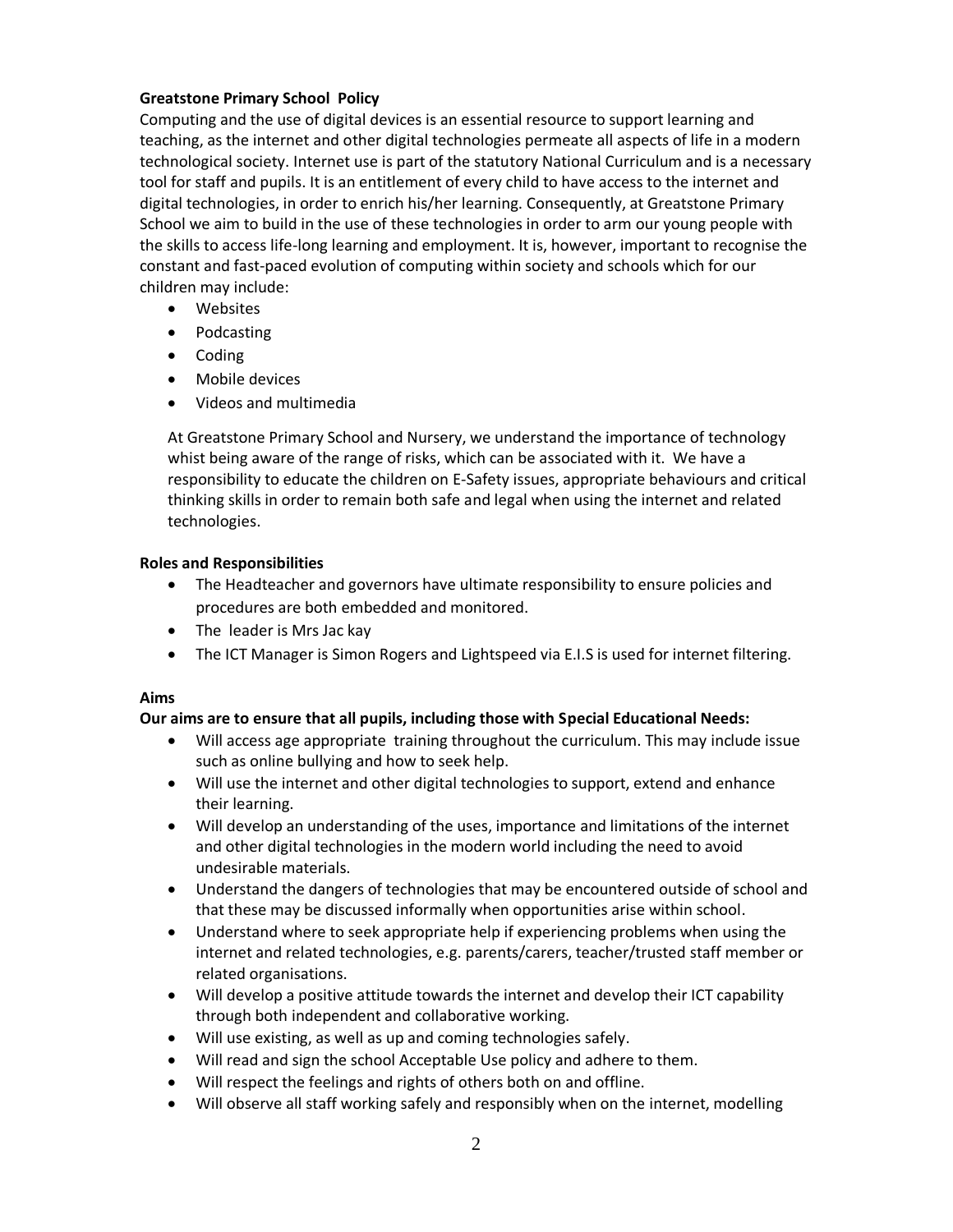positive behaviours online.

- Staff are aware that some pupils may require additional teaching including reminders, prompts and further explanations in order to reinforce their existing knowledge and understanding of issues.
- $\bullet$

### **How the Internet will be used To Support, Extend and Enhance Learning:**

- Pupils will be given clear objectives for internet use.
- All internet access in school is monitored and filtered through Lightspeed via E.I.S. Whenever something inappropriate is detected the ICT Manager is notified and the incident will be investigated in line with the Acceptable Use Policy and any necessary actions taken.
- Pupils will be taught how to report inappropriate web content.
- Pupils will have supervised access to internet resources (where reasonable) through the schools digital devices.
- Parents/carers are encouraged to be aware of E-safety issues, and are expected to support and supervise internet usage at home.
- Internet usage will be embedded into the curriculum.
- Pupils will be taught to effectively use the internet for research purposes.
- Pupils will be taught to evaluate/validate information on the internet.

 Pupils will only use school/setting provided email accounts for educational purposes. The school will ensure that the use of internet derived materials by staff and pupils complies with copyright law and acknowledge the source of information.

Supervision of pupils will be appropriate to their age and ability.

- At Early Years and Key Stage one, pupil's access to the internet will be by adult demonstration with occasional directly supervised access to specific and approved online at materials, which supports the learning outcomes planned for the student's age and ability.
- At Key Stage Two pupils will be supervised. Pupils will use age- appropriate search engines and online tools and online activities will be teacher directed where necessary. Children will be directed to online material and resources which support the learning outcome planned for the pupils age and ability.

#### **Secure Data and Confidentiality**

All parents and carers are aware and asked to sign the schools On-line Safety Policy. When accessing, amending and saving any data or information, relating to the school or pupils, members of staff follow the guidelines set out in the General Data Protection Regulations 2018. The contact details on the web site is the school address, email and telephone number. Staff and pupils personal information will not be published.

The Head teacher will take overall editorial responsibility and ensure that content is accurate and appropriate.

Any electronic communication, which contains any content, which could be subject to data protection legislation, must only be sent using secure and encrypted methods.

Members of the school community must immediately tell a designated member of staff if they receive offensive communication.

Sensitive or personal information will only be shared via email in accordance with data protection legislation.

Email sent to external organisations should be written carefully and authorised before sending, in the same way as a letter written on school headed paper would be.

School email addresses and other official contact details will not be used for setting up personal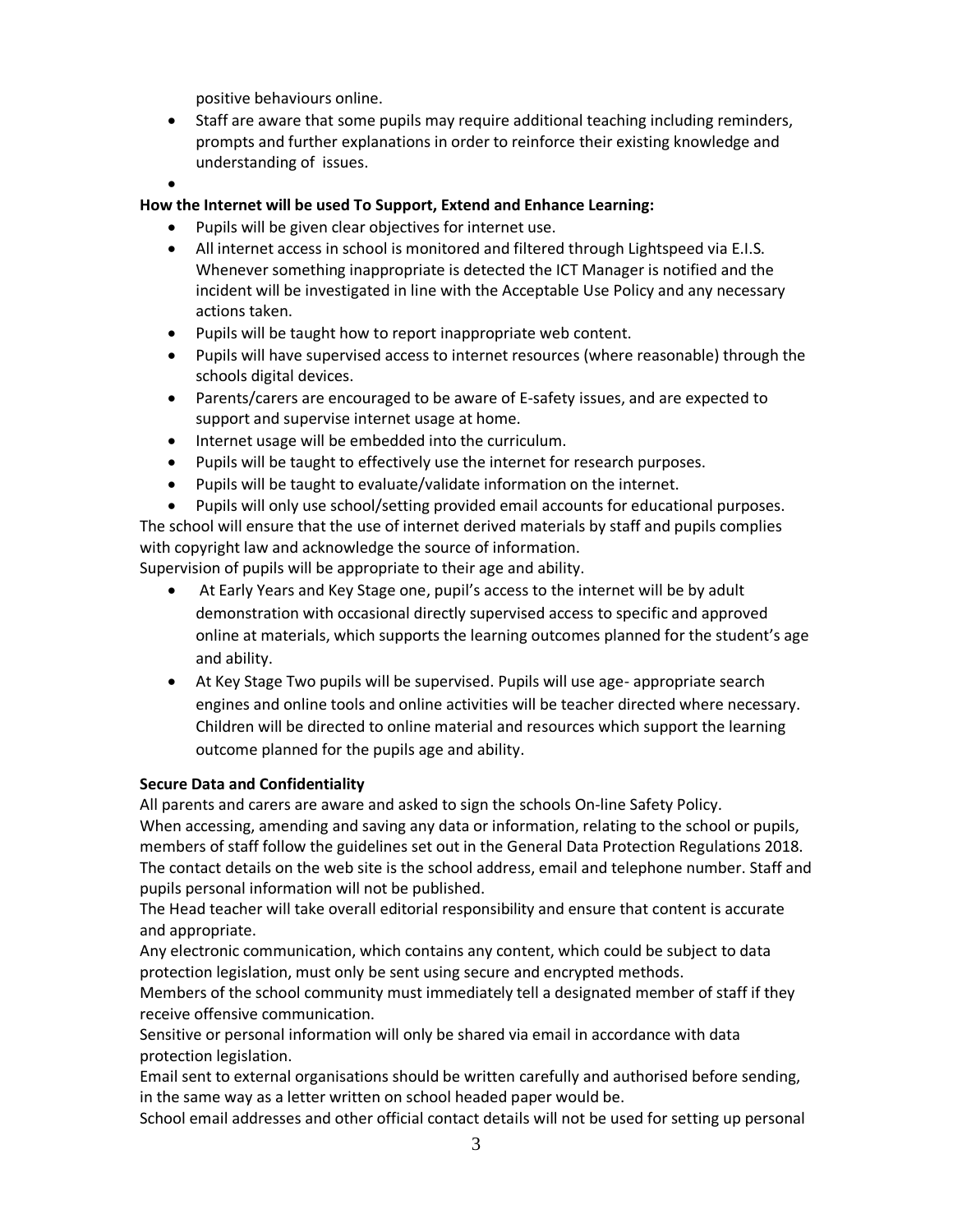social media accounts.

Official social media use by the school will be in-line with existing policies including anti-bullying and child protection.

The Leadership Team must be aware of account information and relevant details for social media channels in case of emergency such as staff absence.

Greatstone Primary School official social media channels are:

- Class Dojo
- Facebook

#### **Infrastructure**

Greatstone Primary Schools internet access is provided by E.I.S and curriculum access is managed by the ICT Manager.

Staff and children are all aware that should they encounter or access anything unsuitable or damaging the must report it immediately to the adults and the ICT Manager.

Greatstone Primary School and Nursery online safety policy has been written by the school, involving staff, pupils and parents/carers, building on the KCC online safety policy template with specialist advice and input as required.

The policy has been approved and agreed by the Governing Board.

The school has appointed a member of the Governing Board to take lead responsibility for online safety.

The school On-line Safety and its implementation will be reviewed at least annually or sooner if required. Regular risk assessments will be undertaken regarding the safe use of technology, including ensuring the safe and responsible use of devices.

The security of the school information systems and users will be reviewed regularly. Virus protection will be updated regularly.

# **Communicating On-line Safety Policy to staff**

The On-line Safety and Acceptable Use Policies will be given to all new members of staff as part of the staff handbook. These policies will be discussed with and signed by all members of staff. Staff will be informed that internet and Learning Platform (Purple Mash) use will be monitored in order to enable staff to work safely and responsibly. It applies to all staff including the governing body, teachers, support staff, external contractors, visitors, volunteers and other individual who work for or provide services on behalf of the school as well as the children and the parents.

Staff are kept up to date with relevant training when necessary.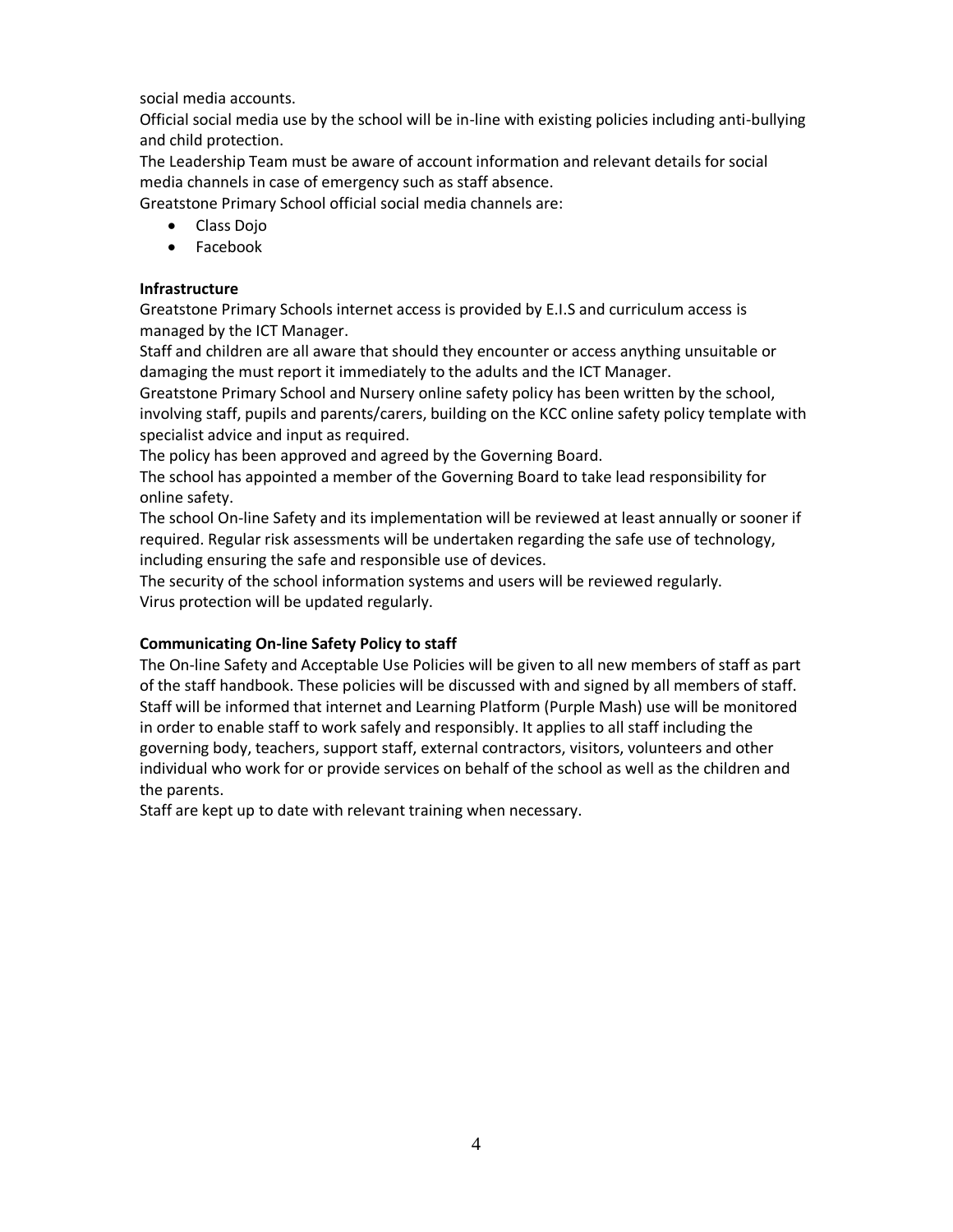#### **Mobile Technologies**

Whilst staff are permitted to bring in personal mobile phones and devices for their own personal use during designated times away from the classroom, these are not to be used whilst children are present.

The school is not responsible for the loss, damage or theft of any personal mobile devices. Staff are all provided with secure email accounts for any school related business.

Children are encouraged to leave mobile phones at home but are made aware that such devices, if in school, need to be handed to a teacher at the beginning of the day and collected at the end of the school day.

#### **Visitors Use of mobile phones or personal Devices and Mobile Phones**

Visitors must use mobile phones and personal devices in accordance with the school's policy. When taking photos or videos, this must be in accordance with Parents Code of Conduct. Staff are expected to challenge concerns when safe and appropriate and will always inform the Designated Safeguarding Lead.

# **Social Media Policy**

Expectations regarding safe and responsible use of social media will apply to all members of Greatstone Primary School community and exist in order to safeguard both the school and the wider community on and offline. Examples of social media may include blogs, wikis, social networking, forums, bulletin boards, multiplayer online gaming, apps video/photo sharing sites, chatrooms, instant messenger and many others.

All members of the school community will be encouraged to engage in social media in a positive, safe and responsible manner at all times. All members of the community are advised not to publish specific and detailed private thoughts concerns, pictures or messages on any social media services, especially content that could be viewed as defamatory to others.

The school will control pupils and staff access to social networking sites whilst onsite and on school provided devices.

The use of social networking applications during school hours for personal use is not permitted, i.e. after 9am and before 3.15pm.

Staff are advised not to communicate with or add as 'friends' any current or past pupils or current or past pupil's family members via any personal social media sites, applications or profiles. Any pre-existing relationships should be discussed with the Headteacher.

Any communication from pupils/parents received on social media accounts must be reported to the Designated Safeguarding Leads.

Members of staff are encouraged not to identify themselves as employees of Greatstone Primary School on their personal social networking accounts.

Any concerns regarding a member of staffs conduct on social media should be reported to the Leadership Team.

Any breaches of school policy may result in criminal, disciplinary or civil action being taken and this will depend on the age of those involved and the circumstances.

# **Pupils Use of Social Media**

Personal publishing on social media sites will be taught as part of an embedded and progressive education approach via age -appropriate sites, which have been risk, assessed.

Pupils will be encouraged to consider the risks of sharing personal details of any kind on social media, which may identify them or their location.

The school is aware that many popular social media sites state that they are not for children under the age of thirteen and will not create any accounts for individual pupils. Although this does not prevent children having access away from school, parents are asked to be vigilant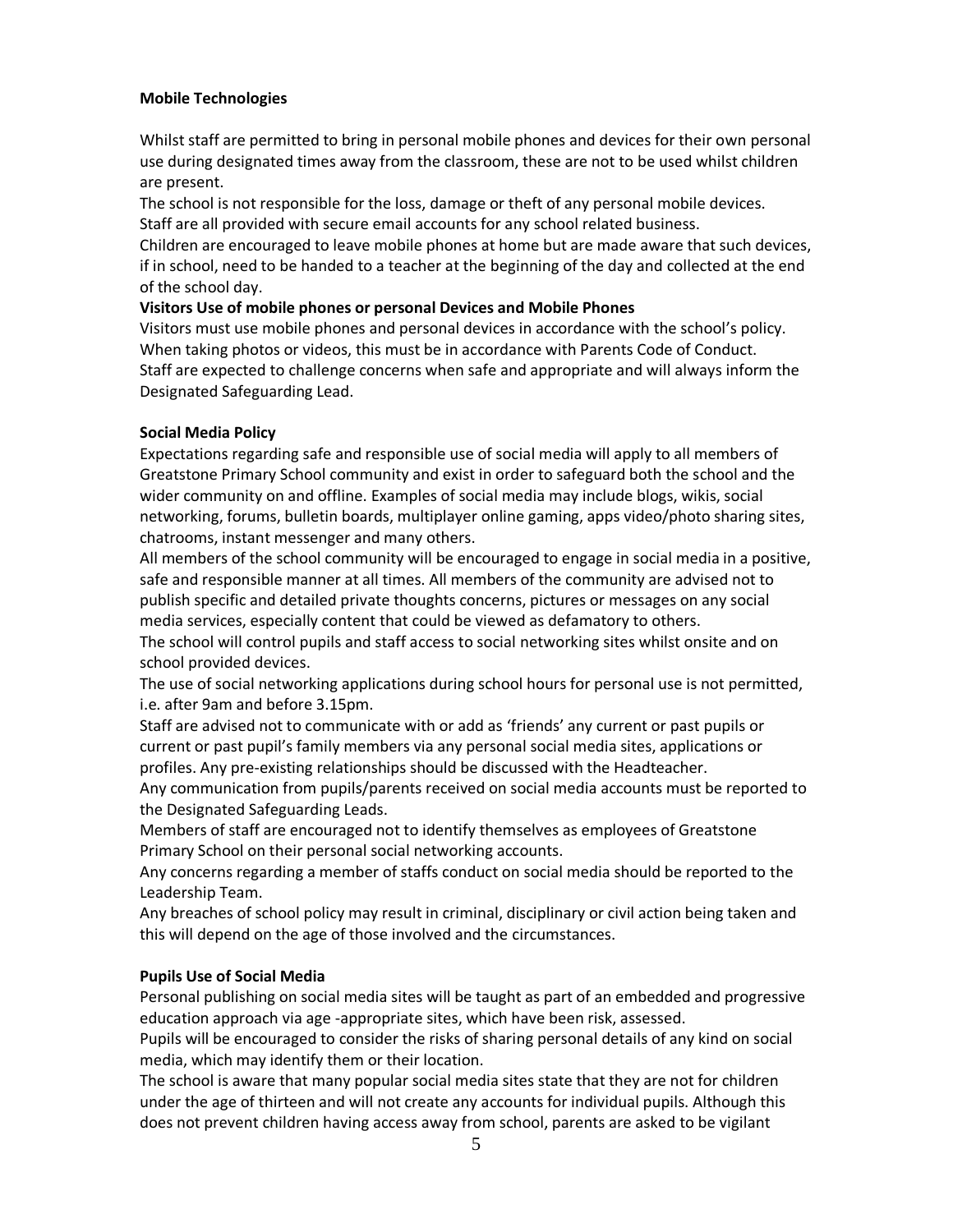regarding children's online activity.

Any concerns regarding pupil's use of social media networking, social media or personal publishing sites, both at home and at school, will be dealt with in accordance with existing policies.

### **Consent and communication of the E-safety policy to parents/carers**

The On-line-Safety and Acceptable Use Policies are available on the school website. All parents/carers will be asked to give permission to use their children's work/photos for the following:

- Class dojo
- Personal Dojo Story
- School website
- Displays in and around school
- Newspaper
- Facebook

The school will communicate and publicise On-Line Safety issues to parents through Parentmail and other means as and when necessary.

A pupil's full name will not be published alongside their image.

Written permission from parents or carers will always be obtained before images/videos of pupils are electronically published.